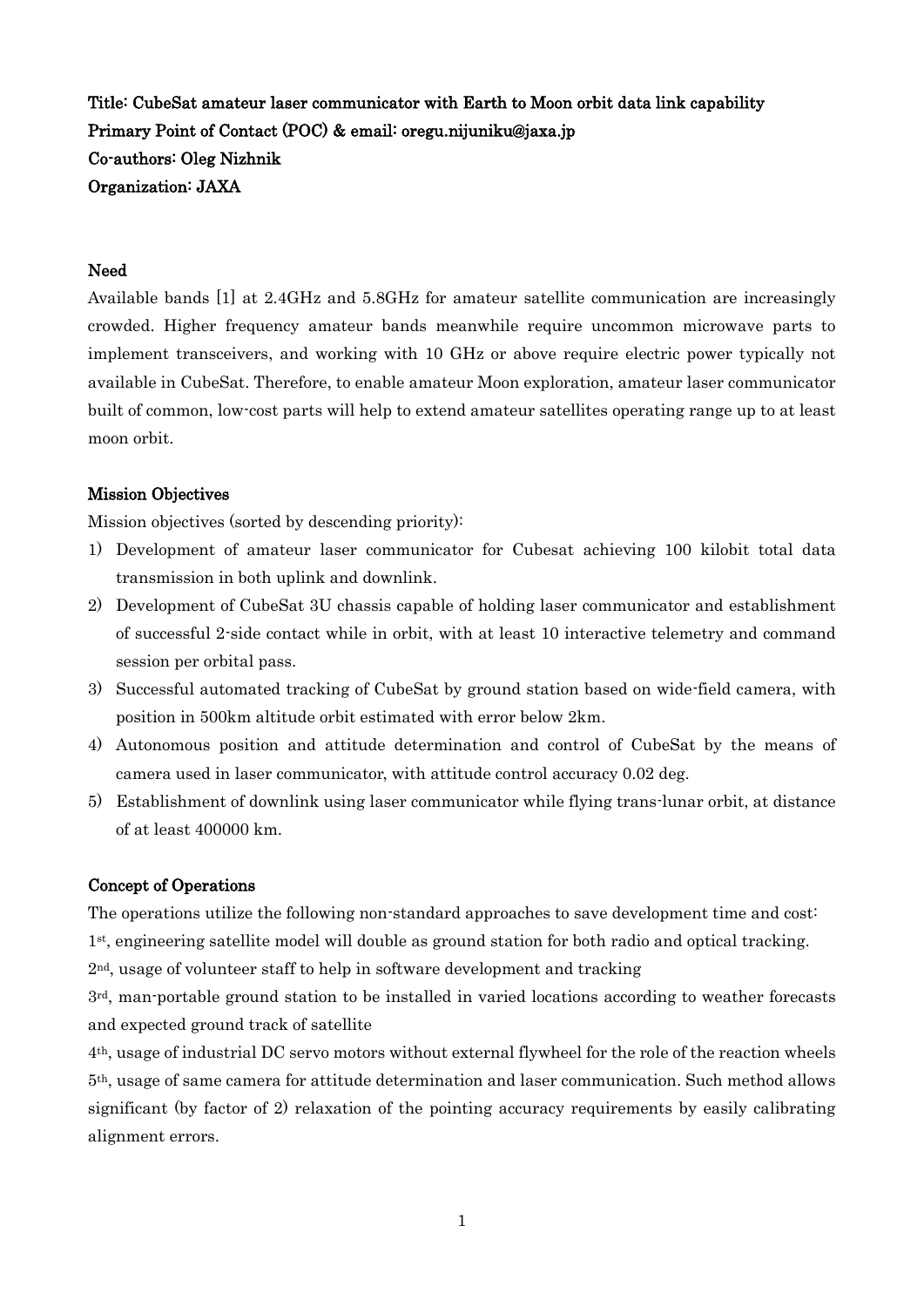

Figure 1. Proposed Mission Operations Functions.

## Key Performance Parameters

Success criteria of an amateur communicator on board of Moon-exploration satellite are the follows:

- 1) Be neither licensed nor limiting number of users using communication channel. Laser communicators, with their excellent spatial multiplexing capability, perfectly fit this role.
- 2) Has the size allowing integration into the 3U CubeSat the de-facto maximal size of satellite affordable to amateur operators.
- 3) Must provide at least 10 bit/s (decoded) downlink rate (equivalent to 1 photo sent per day) at Moon orbit to be still useful for exploration and entertainment.

### Space Segment Description

The technical feasibility analysis and preliminary engineering of 3U CubeSat-mountable laser communicator, capable to communicate up to Moon distance was done. All principal components are commercially available and listed below:

- 0.1W, 650nm, 0.5mrad divergence laser pointer
- STAR250 CMOS sensing array (both on uplink and downlink)
- 43mm wide-angle CCD lens assembly (for tracking and uplink)
- 100-200mm aperture amateur telescope (for downlink only)

Below is the detailed link margin calculation sheet. On left is the tracking/uplink mode, on right is the downlink mode. All in all, at Moon distance downlink up to 10 bps is possible after taking into account camera noise, saturation, nightglow, encoding to reject starlight, and all system losses. Data rates up to 160 kbit/s will be possible for 500 km LEO operation as well.

Table 1. Detailed communication budget of the proposed laser communicator.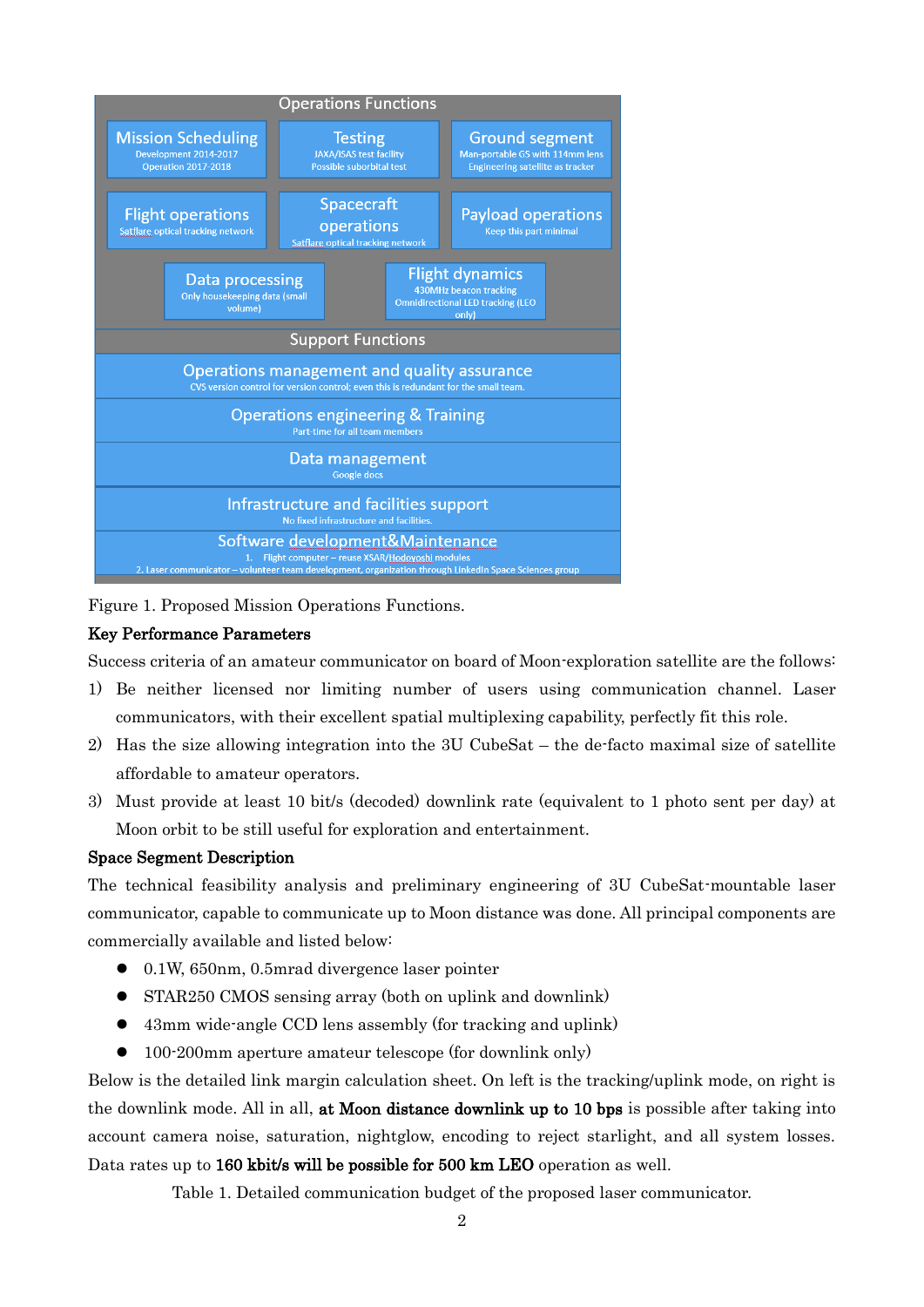|                                                                 | tracking/uplink                             | downlink                                    |  |
|-----------------------------------------------------------------|---------------------------------------------|---------------------------------------------|--|
| <u>Peak power available, W</u>                                  | 0.83                                        | 0.83                                        |  |
| LED luminous effciency, unitless                                | 0.12                                        | 0.12                                        |  |
| LED directivity, unitless                                       | 5.00E+07                                    | 5.00E+07                                    |  |
| Communication distance, m                                       | 400000000                                   | 400000000                                   |  |
| Power density before atmosphere, W/m2                           |                                             | 2.47684300993125E-012 2.47684300993125E-012 |  |
| Atmospheric transmission                                        | 0.7                                         | 0.7                                         |  |
| Camera transmission to pixel                                    | 0.8                                         | 0.8                                         |  |
| Nightglow, watt/steradian                                       | $6.40E - 07$                                | $6.40E - 07$                                |  |
| Pixel array size                                                | 262144                                      | 262144                                      |  |
| Field of view, degrees                                          | 83                                          | 2                                           |  |
| Camera aperture, m                                              | 0.043                                       | 0.2                                         |  |
| Signal on pixel, W                                              | 1.0071271875E-015                           | 2.17875E-014                                |  |
| Nightglow on pixel, W                                           | $3.01E - 14$                                | $3.78E - 16$                                |  |
| Camera quantum efficiency                                       | $3.50E - 01$                                | $3.50E - 01$                                |  |
| Single photon energy                                            | 3.74897E-019                                | 3.74897E-019                                |  |
| Electrons/watt                                                  | 933589759320560000                          | 933589759320560000                          |  |
| Signal-related flow, electrons/s                                | 940                                         | 20340                                       |  |
| Nightglow related flow, electrons/s                             | 28073                                       | 352                                         |  |
| Dark current, electrons/s (STAR 250 specs)                      | 4750                                        | 4750                                        |  |
| Electron noise, electrons                                       | 76                                          | 76                                          |  |
| Orbit altitude, km                                              | 400000<br>400000                            |                                             |  |
| Orbital speed, m/s                                              | 989.6740792088                              | 989.6740792088                              |  |
| Worst case apparent speed, m/s                                  | 26980.1653628855                            | 26980.1653628855                            |  |
| Maximal angular speed, rad/s                                    | 6.74504134072138E-005 6.74504134072138E-005 |                                             |  |
| Maximal imaged speed, pixel/s                                   | 0.0237165405                                | 0.9842364324                                |  |
| Minimal pixel integration time, s                               | 42.1646655542                               | 1.0160160375                                |  |
| quantization, electrons/LSB                                     | 35                                          | 35                                          |  |
| Maximal pixel level                                             | 1024                                        | 1024                                        |  |
| Dark pixel value, saturation uncorrected                        | 39542                                       | 148                                         |  |
| Signal pixel value, saturation uncorrected                      | 40674                                       | 739                                         |  |
| Average dark level limit, ADC counts                            | 921                                         | 921                                         |  |
| Saturation-limited mode bit-rate multiplier                     | 44.1628664495                               | 1                                           |  |
| $S/N$ , dB                                                      | 10.68                                       | 10.33                                       |  |
| Encoding ratio to reject starlight                              | 0.5714285714                                | 0.5714285714                                |  |
| Shrink ratio to avoid sub-pixels $(0.7 \text{ if } C32 \leq 1)$ | 1                                           | 0.7                                         |  |
| Average pass duration, s                                        | 15265.2395211932                            | 15265.2395211932                            |  |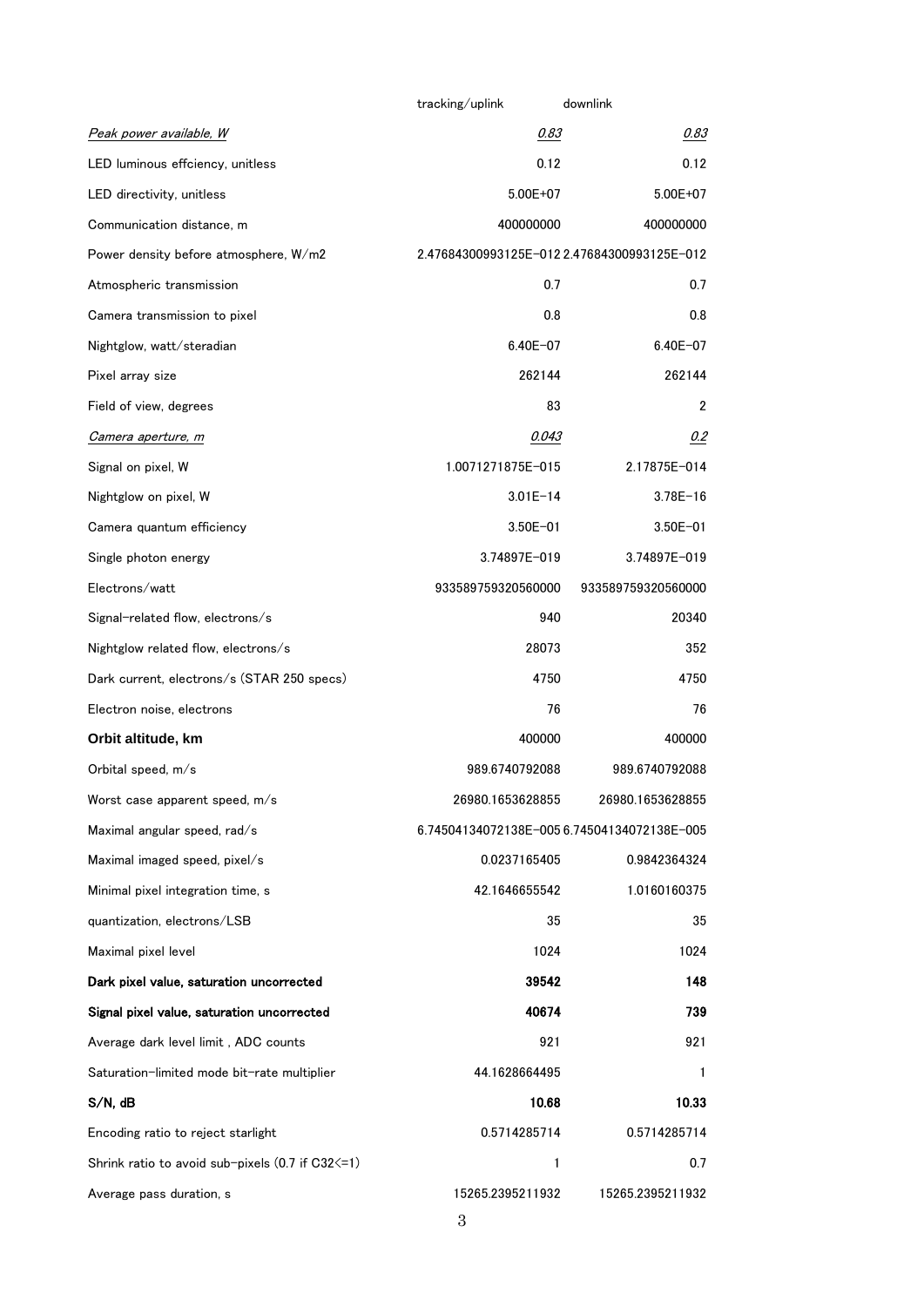| Average downlink/pass, bits              | 9136         | 150246       |
|------------------------------------------|--------------|--------------|
| Nightglow margin (5=average pollution)   | 5            | 5            |
| Maximal bits/frame at ideal conditions   | 3            | 2            |
| Data rate, BPS                           | 0.598        | 9.842        |
| Optical filter effective bandwidth, nm   | 400          | 400          |
| Optical filter transmission at center    | 0.5          | 0.5          |
| <b>BER</b>                               | 0.0006138165 | 0.0010109191 |
| Erroneous bits/pass                      | 5.00         | 151.00       |
| Data rate multiplier (downlink only)     |              | 25           |
| Dark pixel value, saturation corrected   | 895          | 5            |
| Signal pixel value, saturation corrected | 921          | 29           |

In addition to optical communication, backup 430 MHz omni-directional radio will be available for tele-command and telemetry. The tentative 3D model of the spacecraft is shown on the Fig. 2 below.



Figure 2 Tentative 3D view of the proposed satellite.

# Orbit/Constellation Description

Because the mission will demonstrate communication mode rather than provide actual communication service, a wide range of orbits can be accommodated:

- Trans-lunar, highly-elliptical orbit or GTO. Allows full test of spacecraft capabilities
- Any low-earth orbit. Allows test of most capabilities, except for extremely long-range communication link.
- Suborbital test. Same as before, but less interactive, as all tests must be done rapidly in automated sequence before reentry. Cannot test long-range communications. Also, likehood of software-related failure precluding full test of communication capabilities is greatly increased, because updates would be not available.

### Implementation Plan

To build a CubeSat rapidly and without crises, work team must be as small as possible. According to established practices (see SMAD book [2]) in space community, around 6 major collaborators and no more than 15 minor collaborators can be accommodated safely in informal organization framework. The tentative collaborators and their roles are summarized in Table 2.